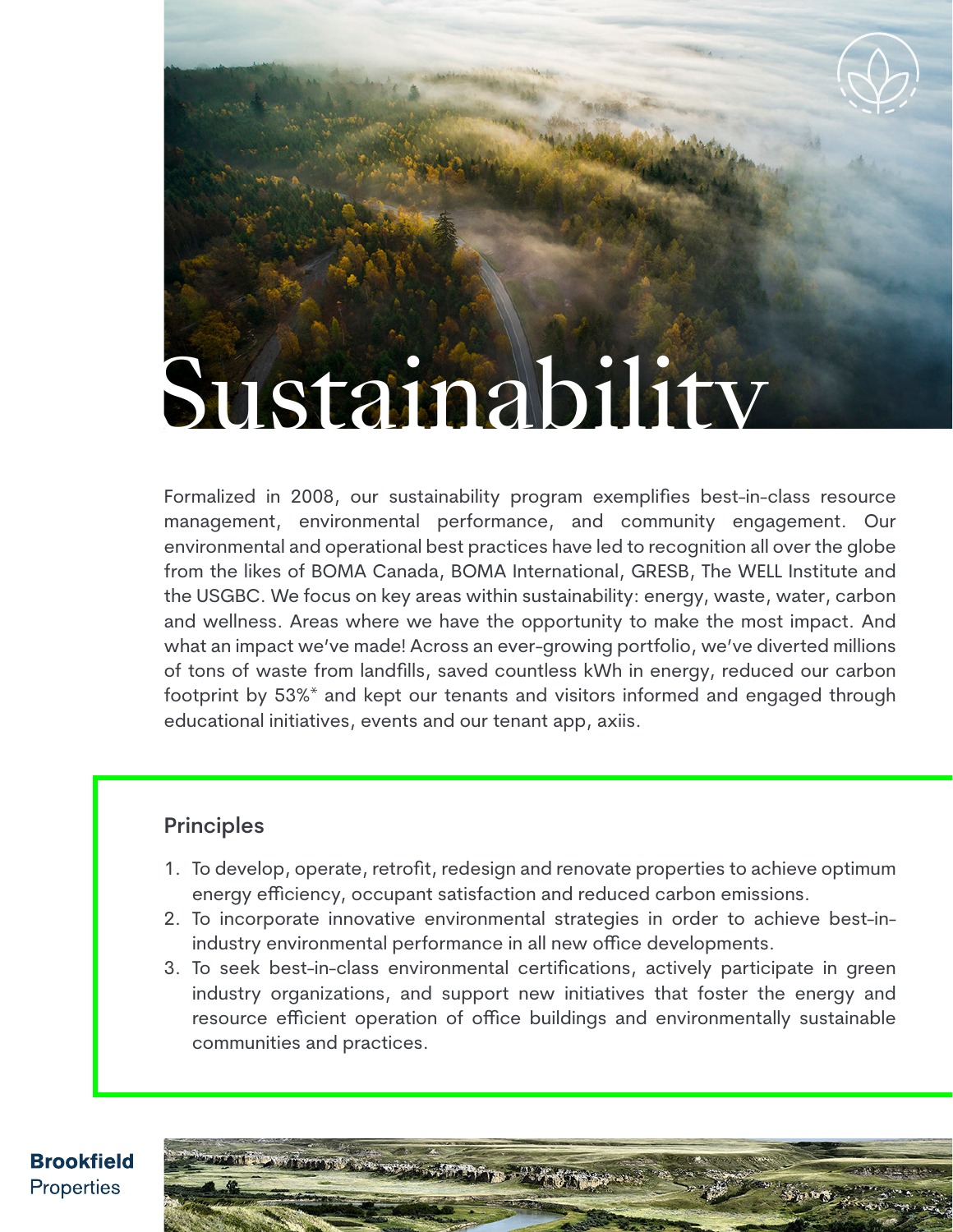

For us, third-party verification isn't about gaining recognition. It's about unbiased experts reviewing and confirming our performance data. It's about problem solving and idea-sharing. It's about pursuing excellence for our tenants and our environment. This is why we strive for industry-leading certifications like LEED, designations like BOMA 360 and the WELL Health Safety Rating across our Canadian portfolio.

### 4+ GRESB Green Stars 8 Years Running

Over 3.9 Million SF LEED Core & Shell certified Gold or higher. That's all of our newly constructed Canadian buildings since 2009.

10,440,245 SF LEED Gold (EB:OM). That's 61% of our portfolio!

17,134,199 SF BOMA 360. That's all our Canadian addresses.

17,134,199 SF WELL Health-Safety Rated. That's all of Canada. Again!

Our sustainability program focuses on these key areas within the realm of sustainability: energy, waste, water, carbon and wellness. In all areas our objective is the same: Save resources. Reduce our impact. Spread the word. We do this first by benchmarking; monitoring and reporting on our resource use with energy and water, carbon output and waste generation. The collection of this data has been ongoing since 2008 and has informed not only our environmentally focused goals but also our business strategies company-wide.

Since we began benchmarking our resource consumption in 2008 we have:

- $\circ$  Saved 4,974,829,347 litres of water
- $\left(\frac{2}{3}\right)$  Diverted 2,399,182 kilograms of waste from landfill\*\*
- $\left(\begin{matrix} 6 \end{matrix}\right)$  Reduced energy use by 861,881,724 kWh
- $\circlearrowright$  Reduced carbon emissions by 822,590 metric tonnes of CO2

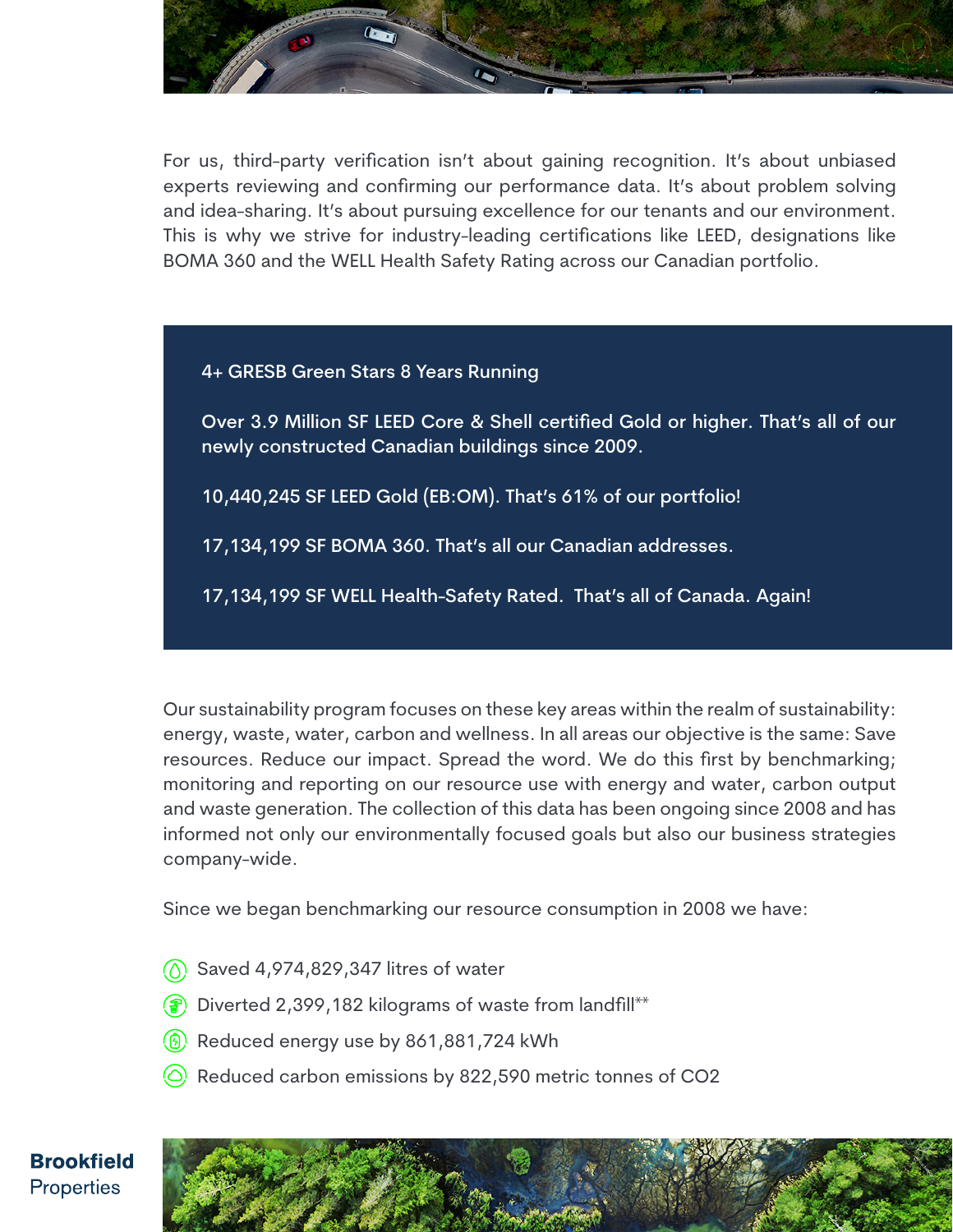

Sure, excellent performance results year over year are great, but some of the most exciting parts of our sustainability program are the wellness initiatives. This is where we get to share with our tenants some best practices for gaining and maintaining personal wellness. And how do we do this? Through our tenant app, axiis! With a wide collection of content, users can learn about everything from circular economies to chemical-free ways to care for their skin. They can sign up for online yoga or join talks with dietitians. And they can gather tips and tricks for living and working sustainably.





An integral part of any modern workday, our tenant app axiis provides a one-stop-shop for all things sustainable. At the tap of a finger, tenants can learn about new sustainable initiatives and hear about new technology and best practices for the office and the home. Just as easily tenants can sign up for environmentally themed events, learn about energy savings at their buildings and finally figure out what those recycling symbols mean. And mostly excitingly users can ask questions, take quizzes, and participate in polls that gauge interest in various sustainability topics. Right now, the app has an audience of over 54,000 users and our latest polls indicated tenants are keen to know about our most recent WELL Health Safety designation and how to save energy and subsequently money at home.

## **Brookfield** Properties